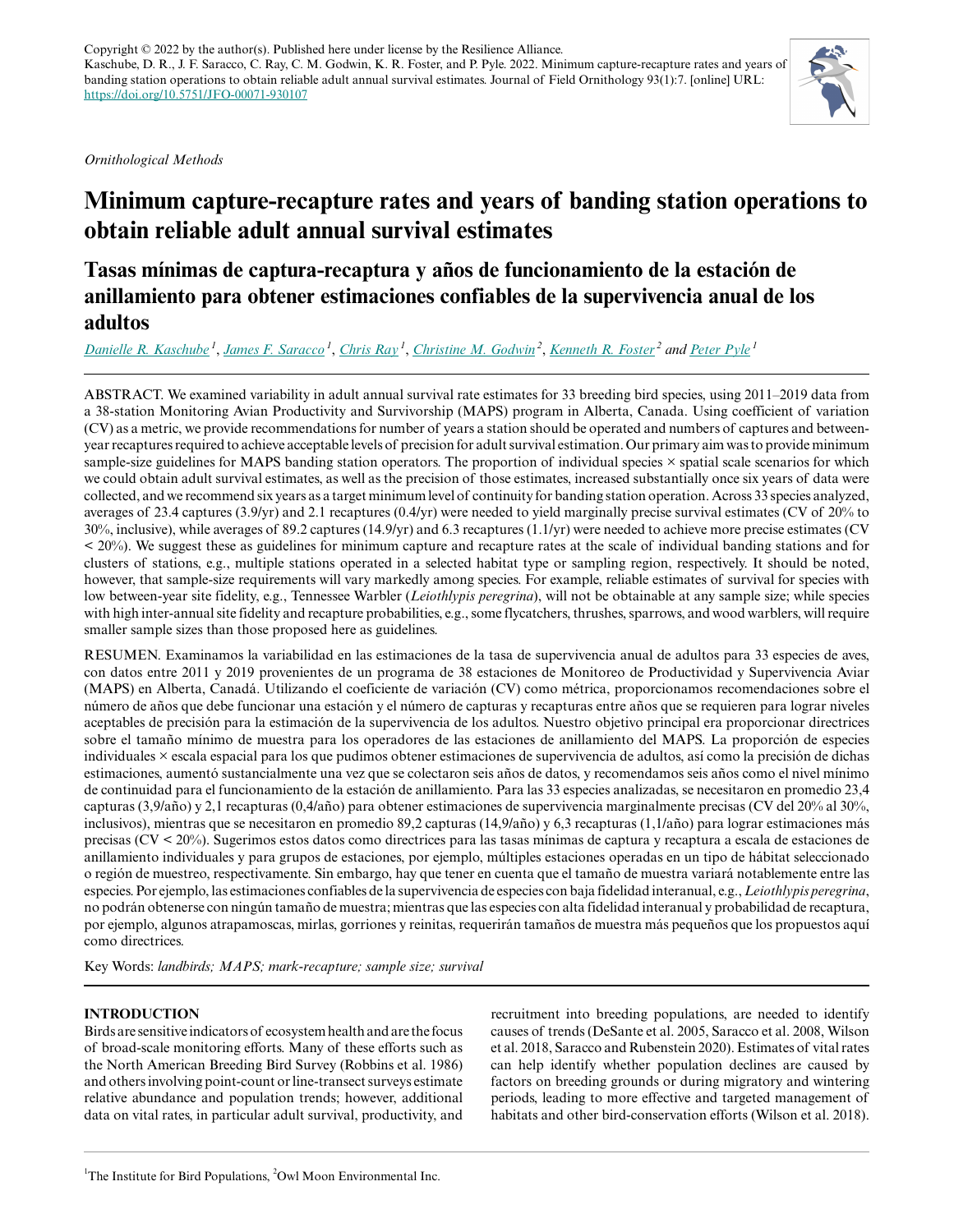Application of standardized constant-effort mist netting combined with modern capture-recapture analytical techniques are effective means of monitoring demographic rates of landbird species across broad spatial scales (Peach et al. 2004, DeSante et al. 2015). In North America, such an effort was initiated in 1989 with the establishment of the Monitoring Avian Productivity and Survivorship (MAPS) program (DeSante 1992). The MAPS program database includes over 2 million records of banded birds from more than 1300 monitoring stations, of which approximately 300 stations are operated annually according to standardized procedures (DeSante et al. 2019). Data collected from 1992 through 2006 provided sufficient sample sizes to calculate a full suite of vital-rate estimates for 158 North American species (DeSante et al. 2015).

Annual adult survival is a key vital rate estimated from MAPS capture-recapture data, and requires larger sample sizes than most other parameters, e.g., productivity. Adult survival is also needed for mechanistic models projecting population dynamics (Ryu et al. 2016, Saracco and Rubenstein 2020). In declining migratory species, for example, relatively low adult survival (compared to similar but non-declining species) may indicate that conservation management is required away from breeding grounds (during migration, at stopover locations for molt, or on the winter grounds), whereas high adult survival suggests that declines may be driven by factors on breeding grounds, such as low reproductive success (Faaborg et al. 2010). The primary means of estimating adult survival from banding data is with transient Cormack-Jolly-Seber (CJS) capture-recapture models (Hines et al. 2003, DeSante et al. 2015). Transient CJS models require a minimum of four consecutive years of data to estimate time-constant demographic rates, and precision of these estimates usually increases with an increase in years of data on captures and between-year recaptures of each species (DeSante et al. 2015). An increase in the number of years of data also allows for more robust analyses of temporal trends and spatial variation in vital rates.

Planning for data analysis and conservation applications using capture-recapture models requires assessing minimum sample sizes in terms of years of data and the number of captures and recaptures needed per species to obtain meaningful survival estimates. As capture-recapture programs evolve to contribute to the needs of avian monitoring, an evaluation of the statistical power of the program to provide vital-rate estimates with known confidence is often required. Specifically, assessment of minimum sample sizes needed for capture and recapture rates at multiple scales (at individual stations and program-wide) can help guide the development of MAPS sampling design (DeSante and Saracco 2009, DeSante et al. 2009).

Here we provide such an assessment using the coefficient of variation (CV) in survival probability estimates for each of 33 breeding bird species from CJS models based on nine years (2011– 2019) of MAPS data collected at 38 stations in the boreal forest of northeastern Alberta, Canada (Boreal MAPS program). Prior analyses of these data have provided insights on effects of habitat and regional human-footprint indices on the population trends of boreal forest landbirds (Foster et al. 2017, Wilson et al. 2018, Pyle et al. 2020). We assess the number of years of data and minimum sample sizes of captured and recaptured individuals needed for precise survival estimates, and we examine how these estimates vary among species.

#### **METHODS**

#### **Boreal MAPS program**

Our analyses are based on data collected during the Boreal MAPS program in the oil sands region of northeastern Alberta (Foster et al. 2017). The program was initiated in 2011 with the establishment of six MAPS stations, and this program has since expanded to include 33–38 stations operated annually from 2014 to 2019. Boreal MAPS stations were established in predominantly upland habitat to reduce data variability in capture rates associated with habitat type. MAPS stations were operated in accordance with the standardized protocols developed for the program (DeSante et al. 2019). At the latitudes of the Boreal MAPS program, station operation began by 5 June, concluded by 7 August, and included six days of operation per station each year. On each day of operation, 8 to 14 12-m mist-nets were opened for six hours beginning at local sunrise. Station operation avoided periods of inclement weather, e.g., rain or high wind, and nets were closed when conditions deteriorated to the point of compromising bird safety. For each newly captured bird a uniquely numbered Canadian Wildlife Service band was fitted and for each capture and recapture, birds were aged as either hatching-year or older ("adult"), following criteria presented by Pyle (1997). Survival analyses are restricted to adult birds.

We used data collected in 2011–2019, during which 28,841 captures of adults of 85 bird species were recorded. These totals included 19,508 uniquely marked adult individuals, of which 5191 individual adults (26.6%) were subsequently recaptured in the year(s) following initial banding; 4142 within-year recaptures were excluded from analyses. Capture rates for each bird species were calculated as the number of year-unique adult individuals divided by the number of years of the study (nine), and recapture rates were calculated in the same manner but divided by the number of between-year intervals (eight). We performed analyses on 33 species that met our minimum data requirement of at least 2.5 new captures of adults per year and 2 between-year recaptures overall of species considered to be breeding at a station or program-wide (DeSante et al. 2015).

#### **Estimating annual adult survival**

Annual adult survival was estimated from a single time/space constant CJS model accounting for transients in the sample (Hines et al. 2003). Survival analyses were performed at both the individual station level and at the program-wide level (all Boreal MAPS stations pooled). Variable numbers of analyses were performed each year based on the number of stations and species meeting the minimum data requirements. We evaluated minimum sample sizes for survival analyses for six multiyear periods, based on four years (2011–2014), five years (2011–2015), six years (2011– 2016), seven years (2011–2017), eight years (2011–2018), and nine years (2011–2019) of data collection at the program-wide level. Individual stations may include different sets of years depending on when the station started operation, e.g., a four-year station may have run 2016–2019. For the first three sets of multiyear analyses, all models were fitted using the computer program TMSURVIV (White 1983, Hines et al. 2003) and for the remaining analyses, models were fitted using Program MARK (White and Burnham 1999) via the RMark package (Laake 2013) in R (R Core Team 2020). The underlying models and calculations are the same in both programs but TMSURVIV does not allow for missing sampling years, which was necessary after the first few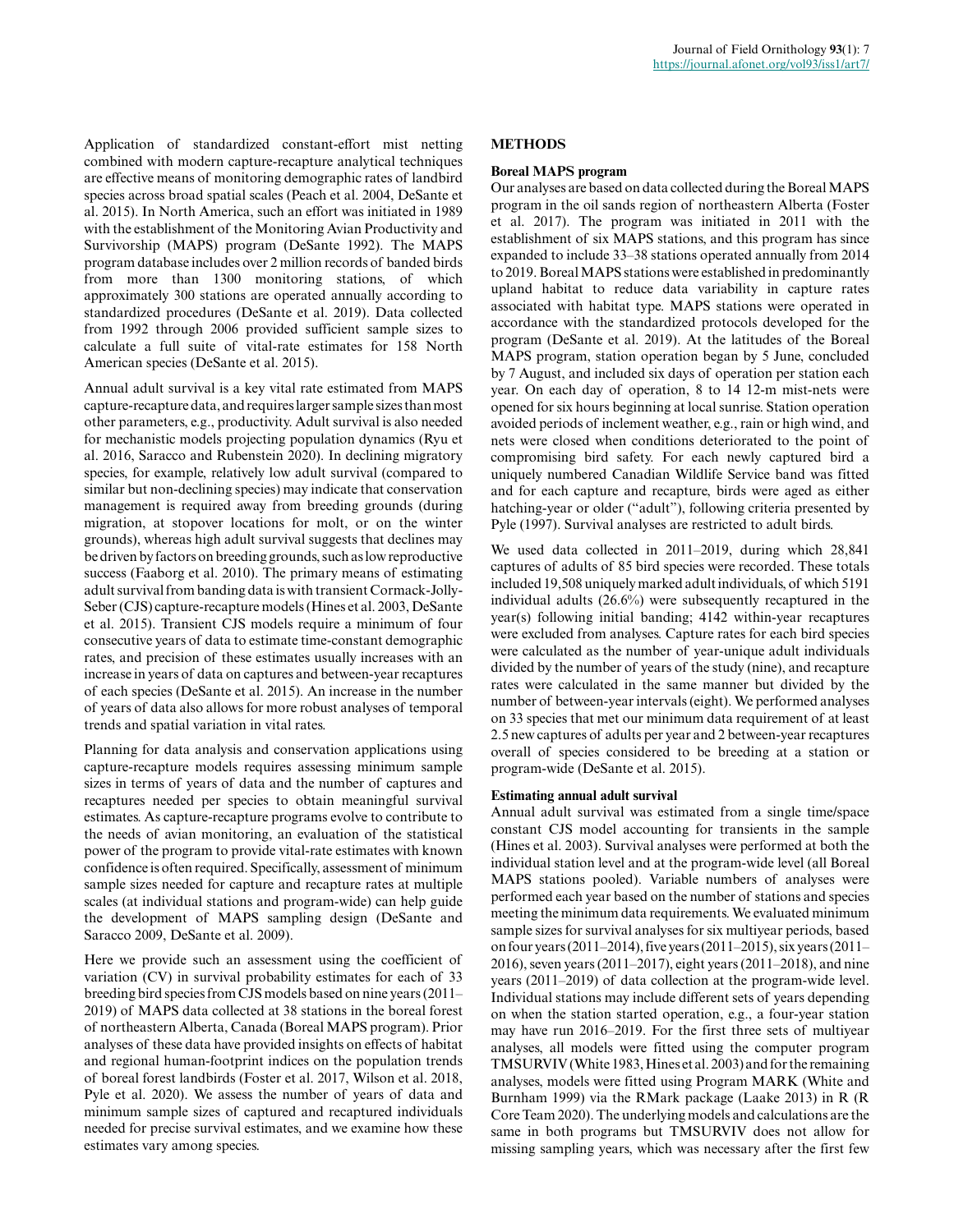years of analyses of this data set. Coefficients of variation (CVs), which indicate the precision of the estimates, were calculated from the model outputs. We refer here to "model outputs" rather than "survival rate estimates" because, in some cases, survival rates are inestimable using the time/space constant mark-recapture models. This problem can occur for a variety of reasons, including too few recaptures, heterogeneity in survival that is not accounted for by the model, incompatibility between the selected model and the distribution of the data, or parameter values that lie near the boundaries of parameter space (DeSante et al. 2015). Here, we quantify the relationships in both the production of meaningful survival rate estimates and the CVs of those estimates, as captures and recaptures accumulate by year.

To represent the general relationship between CV and the number of captures or recaptures per year with data points pooled from all 33 species, we used generalized additive models (Hastie and Tibshirani 1990) in which CV was a cubic-spline smooth function of the log of captures or recaptures per year. To represent the relationship between CV and capture or recapture data from each individual species, we used a generalized linear ("log-linear") model appropriate for Poisson-distributed response variables.

Ecologists regard CVs of less than 20% as providing reasonable precision of estimates for studies based on mark-recapture models (Pollock et al. 1990, Krebs 2014), and avian adult survival probability estimates with CVs in the 10–20% range have been reported in the literature. For example, CVs of 10–20% were reported for nearly one-third of species in a meta-analysis of 949 avian survival rate estimates from 204 studies (Scholer et al. 2020). Additionally, survival rate estimates with CVs in this range have been used in a variety of applications, including comparisons of survival among sites or habitats (Ruiz-Gutiérrez et al. 2008), comparison among ecological trait groups (Bellier et al. 2018), and for incorporation into integrated population models (Schaub and Kéry 2021). Although less commonly reported (e.g., 18% of studies in Scholer et al. 2020), survival rate estimates with CVs > 20% can still be useful in ecological studies, and estimates with this lower level of precision have also been used in comparisons of survival among habitats and regions (e.g., Whitaker et al. 2008, Wolfe et al. 2014). For this analysis, we therefore regard CVs of < 20% as a useful threshold for defining "precise" estimates of survival from CJS models. We also refer to CVs of 20–30% as indicating "marginally precise" survival estimates that we consider useful in some contexts, particularly for species that may exhibit more spatial or temporal variation and therefore require higher capture and/or recapture rates to obtain biologically meaningful levels of precision.

#### **RESULTS**

We produced a total of 470 adult annual survival model outputs from 33 species among the 38 stations during the nine years of operation; 178 outputs were generated at the program level (data from all stations pooled), and 292 outputs were generated at the individual station level. Survival rates were inestimable for 111 model outputs, 29 at the program-wide level and 82 at the station level. In total, 359 models produced survival estimates, 149 at the program-wide level and 210 at the station level (Table 1). The number of stations at which adults were captured ranged from three stations for Savannah Sparrow (see Table 1 for scientific names) to 34 stations for White-throated Sparrow. Mean new

captures per year ranged from 12.3 for Purple Finch to 484.3 for Tennessee Warbler, and mean between-year recaptures ranged from 0.4 for Western Tanager to 41.5 for White-throated Sparrow (Table 1).

#### **Proportion of species with estimable adult survival**

Adult survival estimates were obtained at the program-wide level for all 33 species, ranging from one estimate for Yellow-bellied Sapsucker and Western Tanager to the maximum of six estimates (one per multiyear period of analysis) for seven species (Table 1). Survival estimates at the station level were obtained for 22 species, ranging from two estimates for Tennessee Warbler to 37 estimates for White-throated Sparrow, and total outputs ranged from one for Western Tanager to 43 for White-throated Sparrow (Table 1).

Most model outputs that were based on  $> 100$  captures or  $> 10$ recaptures produced survival estimates (Fig. 1a-b); however, in some cases outputs from such models did not produce estimates. Likewise, some outputs based on < 20 captures and < 10 recaptures produced estimates (albeit with high CVs) while most did not produce estimates. Species that regularly produced estimates from lower numbers of captures and recaptures included Chipping Sparrow, Red-eyed Vireo, Swainson's Thrush, and Yellow-rumped Warbler, whereas four model outputs each based on > 100 captures of White-throated Sparrow and Yellowbellied Sapsucker did not produce estimates.

As with overall captures, the ability to estimate survival rates usually increased with increased capture rates (Fig. 1c-d). The proportion of models failing to yield survival rates dropped considerably after 20 captures per year and/or two recaptures per year were recorded, and few inestimable results were observed with > 60 captures or > six recaptures per year. Depending on the inter-annual variability in capture and recapture rates across species, models can produce estimates with as few as five captures and one recapture per year, while survival rates can be inestimable with as many as 61 captures and 4.5 recaptures per year.

As expected, there was a higher proportion of inestimable rates when models were fit to only four years of data, and the proportion of estimates increased as models were fit to six or more years of data (Fig. 1e). The largest improvements in the number of estimates were achieved when increasing from four to five and from five to six continuous years of data collection.

#### **Precision of survival estimates (CV)**

The precision of the estimates increased with corresponding increases in numbers of captures through seven years of data collection but levelled off thereafter (Fig. 2, Table 2). Survival estimate CVs from models based on four years of data did not approach 20% and reached 30% only in one case when a minimum of 4.3 recaptures was recorded (for Swainson's Thrush; Fig. 3, Table 2). Once six years of data were collected, at least 23.4 captures (3.9 per year) and 2.1 recaptures (0.35 per year) resulted in marginally precise estimates. To achieve CVs of < 20%, however, 89.2 captures (14.9 per year) and 6.3 recaptures (1.05 per year) were needed once six years of data had been collected. In either case, based on the fitted curves, it again appears that a minimum of six years of continuous data collection is a good threshold for achieving reasonable precision.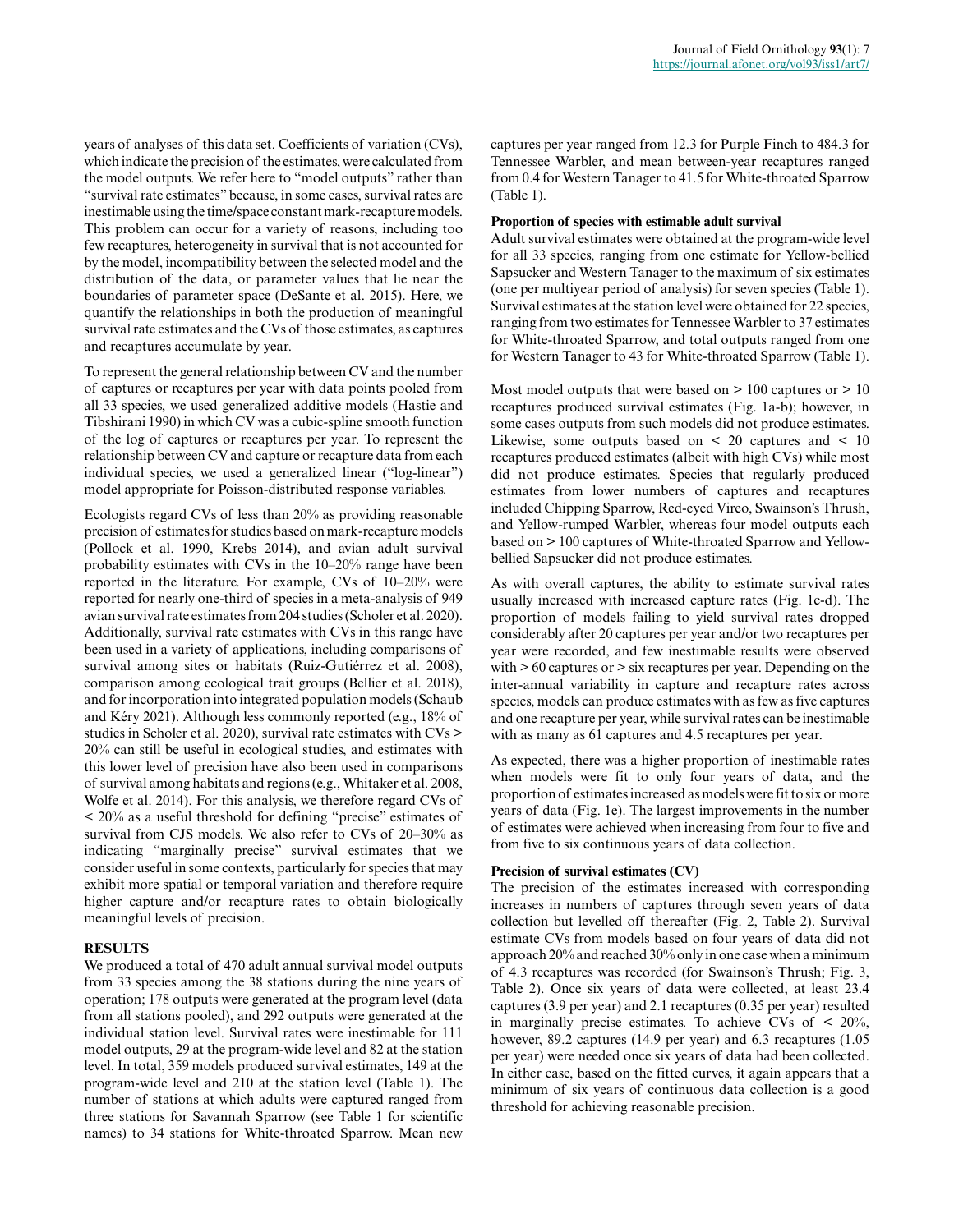**Table 1**. Bird species in the Boreal MAPS program used in capture-recapture analysis. Minimum requirements for inclusion were 2.5 or more year-unique adult captures per year and 2 or more between-year recaptures. For each species we present the number of stations that operated for at least four consecutive years at which the species breeds, mean numbers of captures and recaptures per year over all nine years of data collection (2011–2019), number of models that produced adult annual survival estimates at the station and program-wide levels, and number of models that did not produce survival estimates.

| Common Name                                                                                                         | Species<br>Code | Scientific Name              | No.<br><b>Stations</b> | Captures<br>Per Year<br>(mean) | Recaptures<br>Per Year<br>(mean) | Number of Models                |                  |                |                         |
|---------------------------------------------------------------------------------------------------------------------|-----------------|------------------------------|------------------------|--------------------------------|----------------------------------|---------------------------------|------------------|----------------|-------------------------|
|                                                                                                                     |                 |                              |                        |                                |                                  | <b>Estimable Survival Rates</b> |                  | Inestimable    |                         |
|                                                                                                                     |                 |                              |                        |                                |                                  | Program-<br>wide                | Station          | Total          |                         |
| Yellow-bellied Sapsucker                                                                                            | <b>YBSA</b>     | Sphyrapicus varius           | 21                     | 50.7                           | 4.4                              | $\mathbf{1}$                    | 3                | $\overline{4}$ | 5                       |
| Alder Flycatcher                                                                                                    | <b>LEFL</b>     | Empidonax alnorum            | 30                     | 202.3                          | 13.3                             | 5                               | 14               | 19             | 15                      |
| Least Flycatcher                                                                                                    | <b>LEFL</b>     | Empidonax minimus            | 23                     | 93.9                           | 3.3                              | 6                               | 6                | 12             | $\boldsymbol{0}$        |
| Red-eved Vireo                                                                                                      | <b>REVI</b>     | Vireo olivaceus              | 27                     | 95.7                           | 8.8                              | 5                               | 10               | 15             | 1                       |
| Canada Jay                                                                                                          | <b>CAJA</b>     | Perisoreus canadensis        | 24                     | 15.9                           | 2.8                              | 5                               | $\mathbf{0}$     | 5              | $\boldsymbol{0}$        |
| Black-capped Chickadee                                                                                              | <b>BCCH</b>     | Poecile atricapillus         | 29                     | 41.2                           | 6.3                              | 6                               | $\boldsymbol{0}$ | 6              | $\boldsymbol{0}$        |
| <b>Boreal Chickadee</b>                                                                                             | <b>BOCH</b>     | Poecile hudsonicus           | 23                     | 20.8                           | 2.8                              | $\overline{4}$                  | $\theta$         | $\overline{4}$ | $\overline{c}$          |
| Swainson's Thrush                                                                                                   | <b>SWTH</b>     | Catharus ustulatus           | 33                     | 172.2                          | 18.6                             | 6                               | 26               | 32             | $\overline{\mathbf{4}}$ |
| Hermit Thrush                                                                                                       | <b>HETH</b>     | Catharus guttatus            | 14                     | 18.6                           | 2.4                              | $\overline{c}$                  | 3                | 5              | 3                       |
| American Robin                                                                                                      | <b>AMRO</b>     | Turdus migratorius           | 33                     | 84.6                           | 8.9                              | 5                               | 9                | 14             | $\theta$                |
| Purple Finch                                                                                                        | <b>PUFI</b>     | Haemorhous purpureus         | $\tau$                 | 12.3                           | 0.8                              | $\overline{2}$                  | $\theta$         | $\overline{c}$ | 4                       |
| Chipping Sparrow                                                                                                    | <b>CHSP</b>     | Spizella passerina           | 32                     | 142.6                          | 7.3                              | 6                               | 19               | 25             | 1                       |
| Clay-colored Sparrow                                                                                                | <b>CCSP</b>     | Spizella pallida             | 15                     | 136.7                          | 8.3                              | 5                               | 8                | 13             | $\overline{c}$          |
| Savannah Sparrow                                                                                                    | <b>SAVS</b>     | Passerculus<br>sandwichensis | 3                      | 46.3                           | 7.0                              | 3                               | 6                | 9              | $\overline{0}$          |
| Song Sparrow                                                                                                        | <b>SOSP</b>     | Melospiza melodia            | 8                      | 27.7                           | 3.4                              | $\overline{c}$                  | $\mathbf{0}$     | $\overline{c}$ | 6                       |
| Lincoln's Sparrow                                                                                                   | <b>LISP</b>     | Melospiza lincolnii          | 29                     | 139.7                          | 12.1                             | 6                               | 14               | 20             | 10                      |
| <b>Swamp Sparrow</b>                                                                                                | <b>SWSP</b>     | Melospiza georgiana          | 16                     | 66.1                           | 3.5                              | 3                               | 3                | 6              | 5                       |
| White-throated Sparrow                                                                                              | <b>WTSP</b>     | Zonotrichia albicollis       | 34                     | 408.2                          | 41.5                             | 6                               | 37               | 43             | 21                      |
| Dark-eyed Junco                                                                                                     | <b>DEJU</b>     | Junco hyemalis               | 10                     | 21.6                           | 2.1                              | 5                               | $\mathbf{0}$     | 5              | $\mathbf{0}$            |
| Ovenbird                                                                                                            | <b>OVEN</b>     | Seiurus aurocapilla          | 27                     | 100.6                          | 5.1                              | 5                               | 4                | 9              | 8                       |
| Northern Waterthrush                                                                                                | <b>NOWA</b>     | Parkesia noveboracensis      | 10                     | 19.8                           | 3.1                              | 5                               | $\theta$         | 5              |                         |
| Black-and-white Warbler                                                                                             | <b>BAWW</b>     | Mniotilta varia              | 22                     | 46.6                           | 4.0                              | 5                               | $\mathbf{0}$     | 5              |                         |
| Tennessee Warbler                                                                                                   | <b>TEWA</b>     | Leiothlypis peregrina        | 33                     | 484.3                          | 2.1                              | 5                               | $\overline{c}$   | 7              | 6                       |
| Mourning Warbler                                                                                                    | <b>MOWA</b>     | Geothlypis philadelphia      | 12                     | 60.7                           | 8.9                              | 5                               | $\theta$         | 5              |                         |
| Common Yellowthroat                                                                                                 | <b>COYE</b>     | Geothlypis trichas           | 19                     | 47.6                           | 4.5                              | 5                               | $\overline{4}$   | 9              | $\Omega$                |
| <b>American Redstart</b>                                                                                            | <b>AMRE</b>     | Setophaga ruticilla          | 8                      | 33.6                           | 4.5                              | 5                               | $\overline{4}$   | 9              | $\theta$                |
| Magnolia Warbler                                                                                                    | <b>MAWA</b>     | Setophaga magnolia           | 15                     | 70.7                           | 6.9                              | 5                               | 3                | 8              | 3                       |
| <b>Yellow Warbler</b>                                                                                               | <b>YEWA</b>     | Setophaga petechia           | 9                      | 59.4                           | 8.1                              | 6                               | 12               | 18             | $\theta$                |
| Yellow-rumped Warbler                                                                                               | <b>MYWA</b>     | Setophaga coronata           | 20                     | 54.0                           | 5.8                              | 5                               | 11               | 16             | 3                       |
| Canada Warbler                                                                                                      | <b>CAWA</b>     | Cardellina canadensis        | 14                     | 59.8                           | 5.1                              | 5                               | 9                | 14             | 5                       |
| Wilson's Warbler                                                                                                    | <b>WIWA</b>     | Cardellina pusilla           | 12                     | 32.9                           | 1.4                              | 4                               | 3                | 7              | 1                       |
| Western Tanager                                                                                                     | <b>WETA</b>     | Piranga ludoviciana          | 14                     | 8.2                            | 0.4                              | $\mathbf{1}$                    | $\mathbf{0}$     | 1              | 3                       |
| Rose-breasted Grosbeak                                                                                              | <b>RBGR</b>     | Pheucticus ludovicianus      | 16                     | 19.9                           | 1.4                              | 5                               | $\Omega$         | 5              | $\overline{0}$          |
| All Species Pooled                                                                                                  |                 |                              | 35                     | 2894.8                         | 218.5                            | 149                             | 210              | 359            | 111                     |
| $\dagger$ The number of estimates can exceed the station count if estimates were calculated for more than one year. |                 |                              |                        |                                |                                  |                                 |                  |                |                         |

When considering the CV values directly, both minimum numbers of new captures and between-year recaptures needed for precise and marginally precise survival estimates continued to decrease through nine continuous years of data collection. This is also shown by a consistent increase in the proportions of precise and marginally precise estimates between four and nine years of data collection (Fig. 1f). Thus, survival estimate precision continues to improve through at least nine years of data collection.

We plotted CV values according to captures per year for 12 species with 10 or more survival estimates (Fig. 4) and we indicate the values at which each fitted curve crossed CV thresholds of 20% and 30% (Table 3). As expected, CV declined with data accumulation but there were some exceptions. For example, the distribution of data for Least Flycatcher resulted in a relatively constant CV regardless of data accumulation, and very high capture-rate targets (> 100 per year) to achieve CVs at both < 20% and from 20% to 30%. Similar but less extreme insensitivities in CV resulted in very high capture-rate values necessary to achieve the < 20% CV threshold for Alder Flycatcher, Chipping Sparrow, Clay-colored Sparrow, Lincoln's Sparrow, and Whitethroated Sparrow. Targets for precise estimates among the remaining six species ranged from 41 (Yellow Warbler) to 85 (Redeyed Vireo) with a mean of 66.1 captures per year, and from four (Canada Warbler) to eight (American Robin and Yellow-rumped Warbler) with a mean 6.33 recaptures per year (Table 3). For 11 species (not including Least Flycatcher with a very high capturerate target), the sampling targets to achieve marginally precise estimates (CV of 20% to 30%) ranged from eight (Clay-colored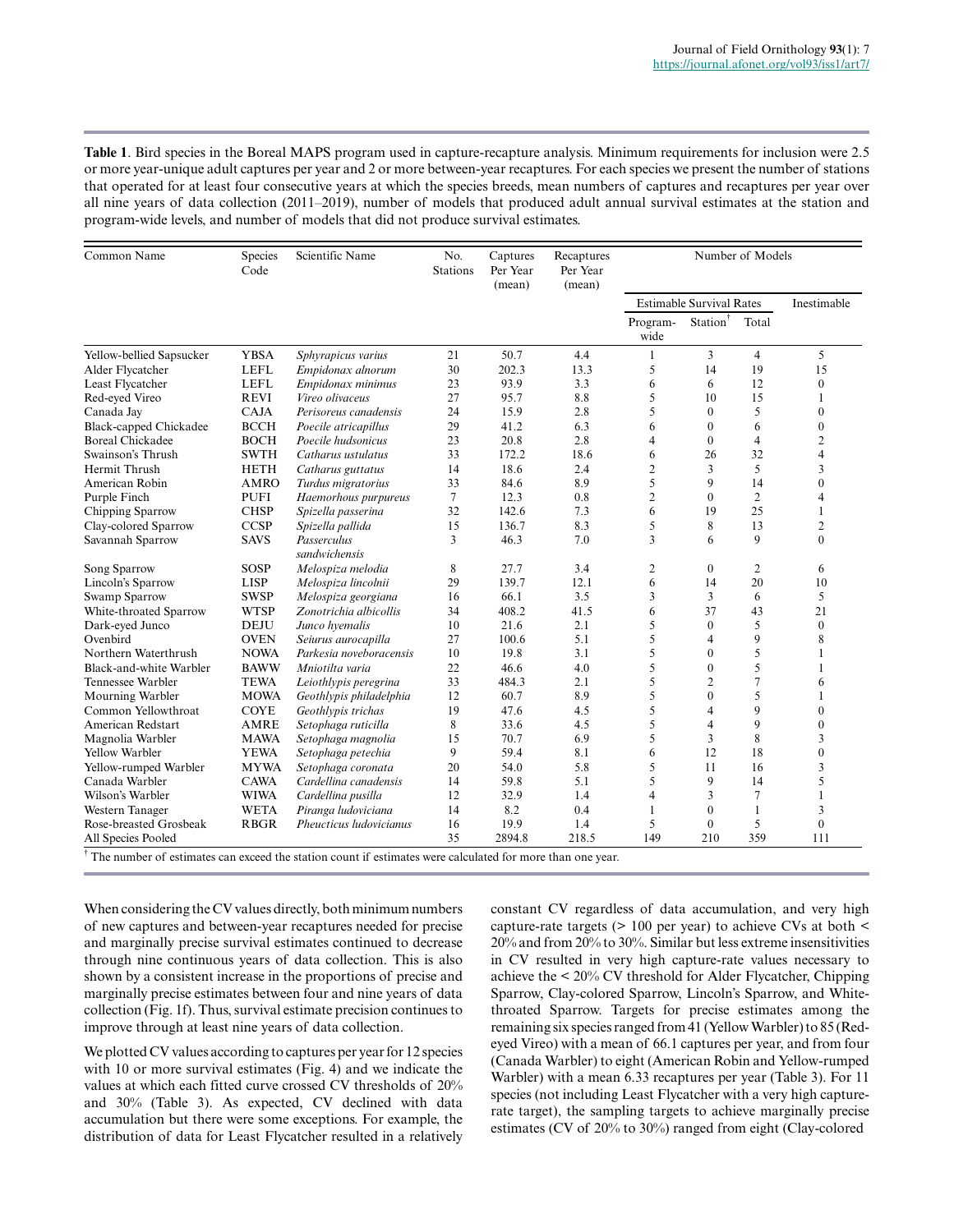**Fig. 1**. Distribution of estimable adult annual survival rates at different levels of precision by captures, recaptures, and years of data. Models producing survival estimates are shown in white, models failing to produce estimates in black. Estimates were derived from analyses at both the program-wide and station levels during six periods (2011–2014, 2012–2015, 2011–2015, etc., through 2011–2019). To emphasize the proportions obtained from analyses of smaller sample sizes, graphs a and b omit results from analyses based on  $>$  500 captures (n = 55) and  $> 100$  recaptures ( $n = 7$ ), all of which were estimable. Models based on  $\geq 40$  recaptures,  $\geq 70$  captures per year, or  $\geq 6$ recaptures per year were all estimable.



Sparrow) to 75 (Chipping Sparrow) with a mean of 31.6 captures per year, and from two (Clay-colored Sparrow, White-throated Sparrow, Yellow Warbler, and Canada Warbler) to five (Yellowrumped Warbler) with a mean of 3.0 recaptures per year.

#### **DISCUSSION**

With up to nine years of capture-recapture data from 38 birdbanding stations we were able to obtain adult annual survival estimates for 33 bird species at the program-wide level and for 22 of these 33 species at the station scale. We were able to estimate survival from most models based on  $> 100$  captures or  $> 10$ recaptures, and in some cases we estimated survival from models based on < 20 captures and < 10 recaptures. Species for which we regularly produced estimates with lower numbers of captures and recaptures included Chipping Sparrow, Red-eyed Vireo, Swainson's Thrush, and Yellow-rumped Warbler. These species may be more faithful to breeding territories and are thus more consistent in their capture and between-year recapture patterns. Species for which we sometimes could not estimate survival

**Fig. 2**. Coefficient of variation (CV) of adult annual survival estimates according to capture rates for 33 species at Boreal MAPS program-wide and station levels. Top panel (a) displays all 359 estimates, while bottom panels (b-g) show estimates by number of data-years and curves fitted using a generalized additive model. The lower panels omit the estimates based on Tennessee Warbler (TEWA; *Leiothlypis peregrina*) and Whitethroated Sparrow (WTSP; *Zonotrichia albicollis*) to better illustrate the decline in CV with increasing capture and recapture rates across the majority of species. Table 2 lists the points at which each curve crosses CV thresholds of 20% and 30%.



despite high capture rates (White-throated Sparrow, Yellowbellied Sapsucker) may have more inter-annual variability in capture and recapture patterns. Heterogeneity in survival or recapture probabilities among stations may hinder the ability to estimate survival in program-wide, i.e., multi-station, analyses, even with seemingly sufficient sample sizes. Such inconsistent program-wide capture patterns could explain these results for White-throated Sparrow in the Boreal MAPS program, and appears to be the case for woodpeckers in general (DeSante et al. 2015). Adapting models for individual species, for example with random (hierarchical) station effects, may alleviate such issues and produce increased accuracy and precision in survival estimates without sample size increases.

Our results indicate that both the proportion of estimable survival rates and the precision of these estimates increase, and the required minimum capture and recapture rates decrease, once six years of continuous data collection has been achieved, and that precision continues to improve with up to nine years of data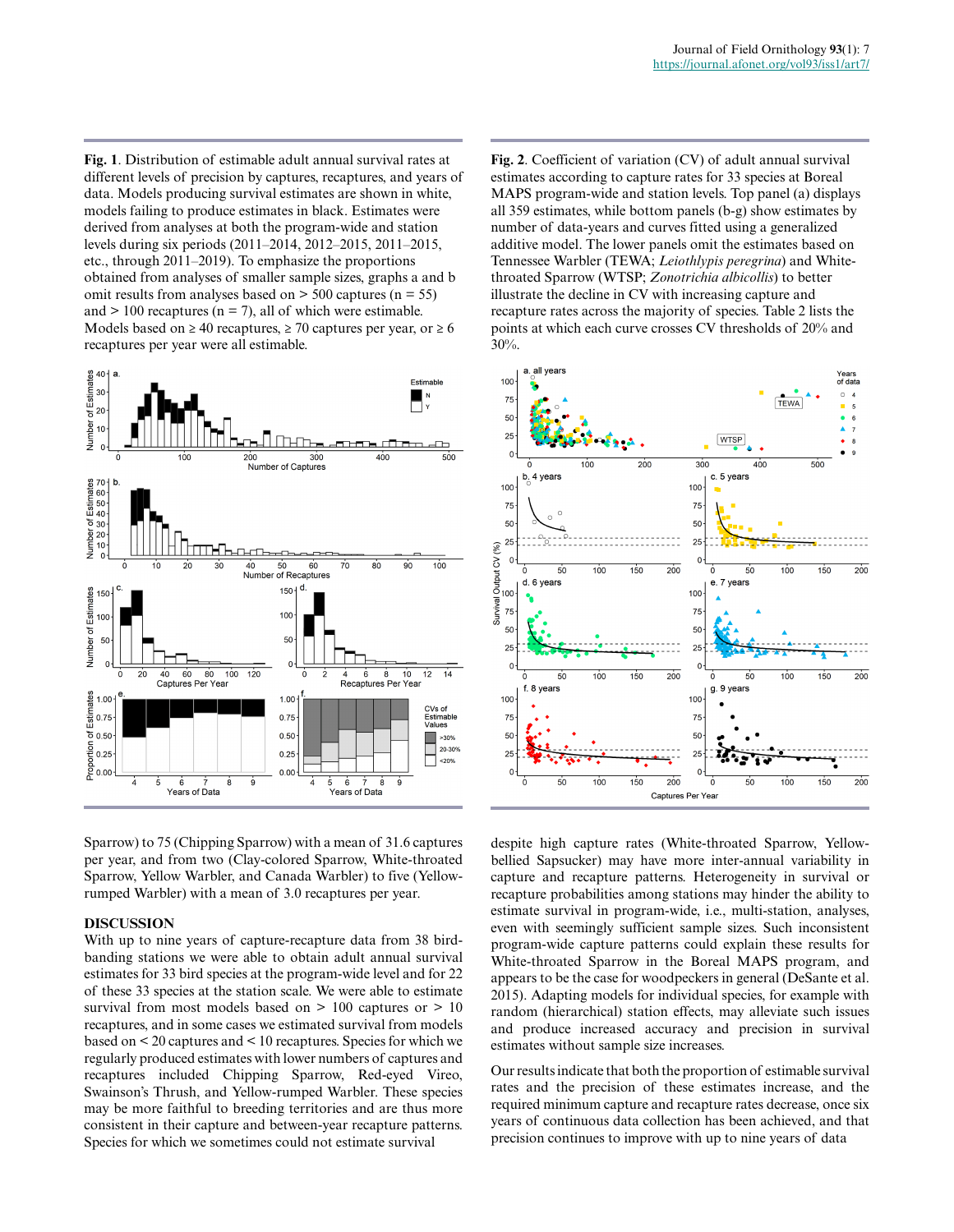| Years of Data |             | No. Survival<br>Estimates |         |          | Precise Estimates <sup>1</sup><br>$CV < 20\%$ | Marginally Precise Estimates <sup>T</sup><br>$20\% \le CV \le 30\%$ |            |  |
|---------------|-------------|---------------------------|---------|----------|-----------------------------------------------|---------------------------------------------------------------------|------------|--|
|               | No. Species | Program-wide              | Station | Captures | Recaptures                                    | Captures                                                            | Recaptures |  |
|               |             |                           |         | NA       | NA                                            | NA                                                                  | 4.3        |  |
|               | 26          |                           | 25      | NA       | 8.4                                           | 45.2                                                                | 3.8        |  |
| 6             | 30          |                           |         | 89.2     | 6.3                                           | 23.4                                                                | 2.1        |  |
|               | 30          | 28                        | 69      | 151.9    | 6.9                                           | 23.9                                                                | 2.3        |  |
| 8             | 32          | 28                        | 49      | 117.7    | 5.3                                           | 25.4                                                                | 1.8        |  |
|               | 28          | 26                        |         | 113.5    | 4.8                                           | 26.2                                                                | 2.3        |  |

**Table 2**. Mean captures and recaptures per year needed to achieve precise (CV < 20%) and marginally precise (20%  $\leq$  CV  $\leq$  30%) adult annual survival estimates (see Fig. 2).

**Fig. 3**. Coefficient of variation (CV) of adult annual survival estimates according to recapture rates for 33 species at Boreal MAPS program-wide and station levels. Top panel (a) displays all 359 estimates, while bottom panels (b–g) show estimates by number of data-years and curves fitted using a generalized additive model. The lower panels omit the White-throated Sparrow (WTSP; *Zonotrichia albicollis*) to better illustrate the decline in CV with increasing capture and recapture rates across the majority of species. Table 2 lists the points at which each curve crosses CV thresholds of 20% and 30%.



collection. To maximize the number of species for which survival estimates can be calculated and to increase the precision of these estimates, we therefore recommend that MAPS stations be operated for at least six continuous years and as many continuous years as possible thereafter. Continent-wide simulation analyses of MAPS data during the years 1992–2006 indicates that

**Fig. 4**. Coefficient of variation (CV) in adult annual survival estimates related to captures per year for 12 species. Dashed horizontal lines represent precision thresholds for CV < 20% (lower line) and  $20\% < CV < 30\%$  (upper line). Intersections between these thresholds and the regression lines indicate the number of captures required for these levels of precision in survival rate estimates. Note that samples can represent various annual intervals, e.g., 2011–2015, 2012–2016, etc. See Table 1 for species scientific names.



minimum capture rates needed to produce survival estimates continued to decrease with up to at least 15 years of data collection (DeSante and Saracco 2009, DeSante et al. 2009, 2015). Missed years of data collection can be accommodated in the analyses; however, multiple consecutive missed years can be problematic for inferences regarding shorter-lived species, because the probability of an individual surviving across the skipped years may be low.

Once six continuous years of data had been collected, means of 23.4 captures (3.9 per year) and 2.1 recaptures (0.35 per year) resulted in marginally precise (CV of 20% to 30%) survival estimates. Within the Boreal MAPS program such capture and recapture numbers were obtained for 166 species-station combinations and 23 species when all stations were combined, and we recommend these minimum values (after six years of data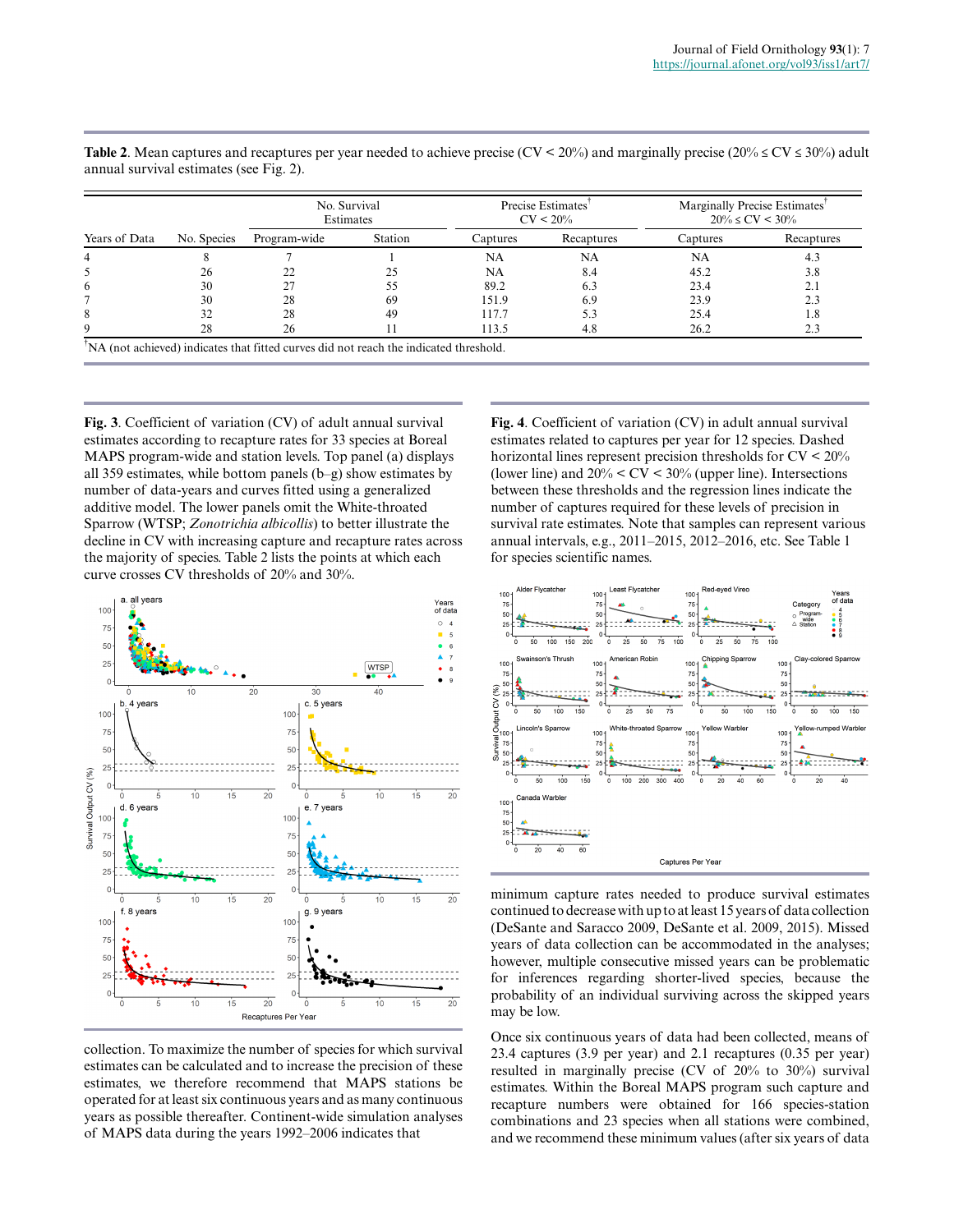**Table 3**. Capture and recapture rates needed to achieve precise (CV < 20%) and marginally precise (20%  $\leq$  CV < 30%) adult annual survival estimates for 12 species at the station and program-wide levels. Species included are those for which there were 10 or more survival estimates. The regression line used to identify each threshold in CV as a function of capture or recapture rate was a Poisson loglinear model (see Fig. 4). See Table 1 for species scientific names.

| Species                | No. Model Outputs |              |                      | Precise Estimate<br>$CV < 20\%$ | <b>Marginally Precise Estimate</b><br>$20\% \le CV \le 30\%$ |                        |
|------------------------|-------------------|--------------|----------------------|---------------------------------|--------------------------------------------------------------|------------------------|
|                        | Program-wide      | Station      | Captures<br>Per Year | Recaptures<br>Per Year          | Captures<br>Per Year                                         | Recaptures<br>Per Year |
| Alder Flycatcher       |                   | 14           | 114                  |                                 | 45                                                           |                        |
| Least Flycatcher       |                   | <sub>b</sub> | 172                  |                                 | 114                                                          |                        |
| Red-eyed Vireo         |                   | 10           | 85                   |                                 | 35                                                           |                        |
| Swainson's Thrush      |                   | 26           | 67                   |                                 | 26                                                           |                        |
| American Robin         |                   |              | 76                   |                                 | 40                                                           |                        |
| Chipping Sparrow       |                   | 19           | 118                  |                                 | 75                                                           |                        |
| Clay-colored Sparrow   |                   |              | 232                  |                                 |                                                              |                        |
| Lincoln's Sparrow      |                   | 14           | 103                  |                                 | 26                                                           |                        |
| White-throated Sparrow |                   | 37           | 114                  |                                 | 14                                                           |                        |
| Yellow Warbler         |                   | 12           | 41                   |                                 | 10                                                           |                        |
| Yellow-rumped Warbler  |                   |              | 81                   |                                 | 53                                                           |                        |
| Canada Warbler         |                   |              | 47                   |                                 | 16                                                           |                        |

collection) as good targets for obtaining reasonably precise survival estimates using data from individual MAPS stations. To achieve more precise estimates ( $CV < 20\%$ ), means of 89.2 captures (14.9 per year) and 6.3 recaptures (1.05 per year) were needed once six years of data had been collected. Within the Boreal MAPS program such capture and recapture numbers were obtained for 63 species-station combinations and seven species when all stations were combined but only for 14 species at the individual station level. We anticipate that such capture rates will be obtained for good samples of species within programs that include a cluster of stations within similar habitats and ecological region. Precisions of  $CV < 20\%$  from data collected at single stations in more unique habitats will be less common and we recommend these data be pooled with data from the larger MAPS program if possible. However, CVs of 20-–30% are more easily attainable from single-station data, as demonstrated here. For example, 22 of the 210 station level estimates in this study had CVs of less than 20% but an additional 81 estimates had CVs of  $20 - 30%$ .

Because of variation in capture patterns among species (see above), minimum capture rates needed to obtain precise and marginally precise survival estimates varied by species. Among 12 species for which survival estimates could be obtained with 10 or more models, one species (Least Flycatcher) showed weak relationships between CV and years of data and very high  $($  > 100 per year) or incalculable capture-rate targets to achieve precise  $(CV < 20\%)$  or marginally precise  $(CV$  of 20% to 30% estimates. These values result from a mixing of station-specific and programwide models, the latter containing higher capture rates which, if not substantially more precise than those of the station-specific models, will add error to the CV response curve. For Least Flycatcher we anticipate that the observed CV response may be an artefact within our data and that marginally precise estimates may be obtainable at stations or programs with different interannual capture patterns.

Models for Tennessee Warbler resulted in high CVs regardless of capture rate or years of data because the proportion of betweenyear recaptures was very low (16 recaptures; two per year) compared to 4002 captures (445 per year). This species seeks outbreaks in spruce budworm (*Choristoneura fumiferana*) populations to breed (Rimmer and McFarland 2020, Moisan Perrier et al. 2021) and, because these outbreaks show substantial geographic variation from year to year, few adults return to breeding sites of the previous year, minimizing between-year captures. Thus, it is unlikely that meaningful survival estimates can be obtained for species that lack between-year fidelity to breeding sites, such as Tennessee Warbler.

Among the other 11 species with at least 10 survival estimates, sufficient capture and recapture rates at the program level appear to provide marginally precise survival estimates for all 11 species, and sufficient rates to obtain precise estimates were achieved for six species: Red-eyed Vireo, Swainson's Thrush, American Robin, Yellow Warbler, Yellow-rumped Warbler, and Canada Warbler. Some of these species likely show favorable capture-recapture patterns including high inter-annual fidelity to breeding territories resulting in higher recapture rates. It should also be noted that we were able to obtain precise estimates for some species with fewer captures and recaptures, such as Savannah Sparrow, Lincoln's Sparrow, American Redstart, and Magnolia Warbler, which may show similarly favorable capture and recapture patterns. For any given species it is not possible to predict future capture and recapture numbers with certainty; however, these results will provide general guidelines for MAPS program evolution, given target species at each station.

Mist-nets may be added, or existing nets moved, to increase capture rates overall or for given species. MAPS protocols ask for this change to occur between the first and second season of operation, when possible, to minimize introduced variability. However, within the Boreal MAPS program, we plan to re-align station placement or net placement within stations after up to 10 years of operation to better achieve more precise survival estimates. Station realignment will occur according to the Oil Sands Monitoring Program's Before-After-Dose-Response (BADR) design, with the goal of integrating terrestrial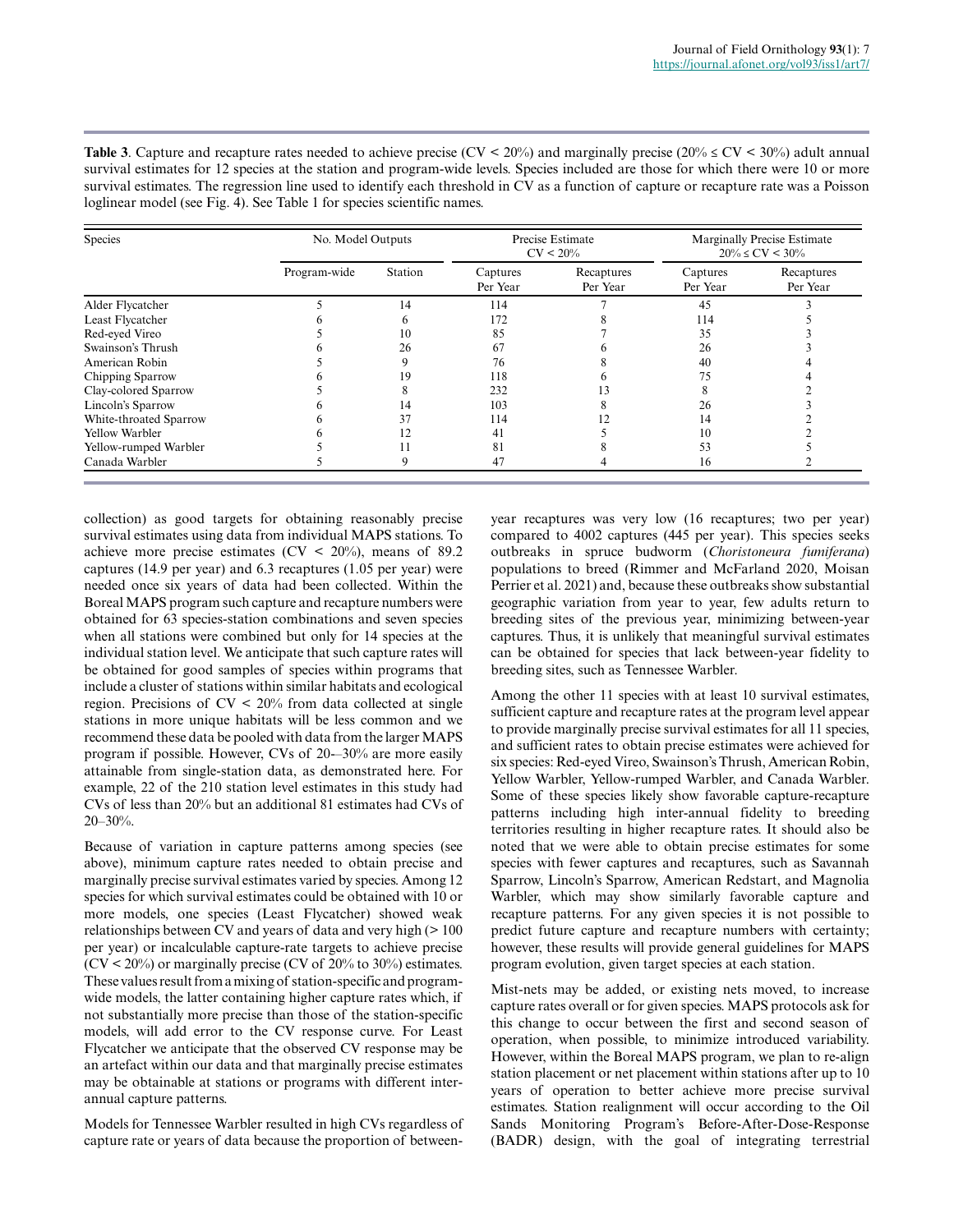monitoring programs within the oil sands region (Arciszewski et al. 2021). We will be using the results reported herein to both guide our repositioning of mist nets within existing stations and to guide the establishment of new stations within the BADR design, with the intent of operating reconfigured and new stations for six or more consecutive years.

In conclusion, we recommend that operators of relatively large banding programs strive for precise  $(CV < 20\%)$  survival estimates for their target species at their program level, and all operators strive for marginally precise (CV of 20% to 30%) estimates at the station level regardless of the number of stations in their programs. At either the station or the program level, after six years of continuous data collection, MAPS operators should generally strive for 3.9 captures and 0.35 recaptures per species per year to obtain marginally precise estimates, and 14.9 captures and 1.1 recaptures per year to obtain precise estimates. Annual rates of initial captures necessary for precise estimation were more difficult to obtain than those of recaptures, therefore initial capture-rate thresholds should be the focus for target species. Substantially more data from MAPS stations are required to estimate survival than to estimate other vital rates such as productivity (DeSante et al. 2015); therefore, focusing on capturerate thresholds will also result in sufficient data for other demographic analyses. Regardless of the number of stations operated by an individual MAPS operator, the data acquired by each operator are fundamental to the ability to derive landbird vital rates at the continental scale, and continued annual incorporation of MAPS data into continental databases will allow for calculation and updating of the vital rates presented by DeSante et al. (2015). Even for species for which sufficient captures and between-year recaptures for meaningful survival estimation are not achievable, indices of productivity, adult population size trends, and other vital-rate metrics can help managers assess the reasons for population change.

*Responses to this article can be read online at:* <https://journal.afonet.org/issues/responses.php/71>

### **Acknowledgments:**

*The substantive support provided by our sponsors is acknowledged with gratitude, and the dedication of all involved to ensuring that this program meets a high level of independent scientific rigor is very much appreciated. Owl Moon Environmental Inc. and The Institute for Bird Populations together express our thanks to everyone who provided support to our personnel, making them feel welcome in the region. Funding in support of this project has been provided by Syncrude Canada Ltd., Hammerstone Infrastructure Materials Ltd., Canadian Natural Resources Limited, Cenovus Energy, ConocoPhillips Canada Resources Corp., Devon Energy, Husky Oil Operations Ltd., Imperial Oil Ltd., Suncor Energy Inc., TOTAL E&P Canada, CNOOC International, the Oil Sands Developers Group, and the Oil Sands Monitoring Program, but does not necessarily reflect the position of program funders. This is Contribution number 702 of the Institute for Bird Populations.*

#### **Data Availability:**

*Data that support the findings of this study are openly available: [https://doi.org/10.7910/DVN/D77ZKN.](https://doi.org/10.7910/DVN/D77ZKN)*

#### **LITERATURE CITED**

Arciszewski, T. J., D. R. Roberts, K. R. Munkittrick, and G. J. Scrimgeour. 2021. Challenges and benefits of approaches used to integrate regional monitoring programs. Frontiers in Environmental Science 9:666698. [https://doi.org/10.3389/](https://doi.org/10.3389/fenvs.2021.666698) [fenvs.2021.666698](https://doi.org/10.3389/fenvs.2021.666698) 

Bellier, E., M. Kéry, and M. Schaub. 2018. Relationships between vital rates and ecological traits in an avian community. Journal of Animal Ecology 87:1172-1181. <https://doi.org/10.1111/1365-2656.12826>

DeSante, D. F. 1992. Monitoring avian productivity and survivorship (MAPS): a sharp, rather than blunt, tool for monitoring and assessing landbird populations. Pages 511-521 in D. R. McCullough and R. H. Barrett, editors. Wildlife 2001: populations. Springer, Dordrecht, The Netherlands. [https://doi.](https://doi.org/10.1007/978-94-011-2868-1_39) [org/10.1007/978-94-011-2868-1\\_39](https://doi.org/10.1007/978-94-011-2868-1_39)

DeSante, D. F., K. M. Burton, P. Velez, D. Froehlich, and D. Kaschube. 2019. MAPS Manual, 2019 Protocol. The Institute for Bird Populations, Point Reyes Station, California, USA.

DeSante, D. F., D. R. Kaschube, and J. F. Saracco. 2015. Vital rates of North American landbirds. The Institute for Bird Populations, Point Reyes Station, California, USA. [online] URL: <https://www.VitalRatesOfNorthAmericanLandbirds.org>

DeSante, D. F., D. R. Kaschube, J. F. Saracco, and J. E. Hines. 2009. Power to detect differences and trends in apparent survival rates. Bird Populations 9:29-41.

DeSante, D. F., M. P. Nott, and D. R. Kaschube. 2005. Monitoring, modeling, and management: why base avian monitoring on vital rates and how should it be done? Pages 795-804 in C. J. Ralph and T. D. Rich, editors. Bird conservation implementation and integration in the Americas. U.S. Forest Service General Technical Report PSW-GTR191. Pacific Southwest Research Station, Albany, California, USA.

DeSante, D. F., and J. F. Saracco. 2009. Power of the MAPS Program to detect differences and trends in survival and a vision for program expansion. Bird Populations 9:42-75.

Faaborg, J., R. T. Holmes, A. D. Anders, K. L. Bildstein, K. M. Dugger, S. A. Gauthreaux, Jr., P. Heglund, K. A. Hobson, A. E. Jahn, D. H. Johnson, S. C. Latta, D. J. Levey, P. P. Marra, C. L. Merkord, E. Nol, S. I. Rothstein, T. W. Sherry, T. S. Sillett, F. R. Thompson III, and N. Warnock. 2010. Conserving migratory land birds in the New World: Do we know enough? Ecological Applications 20:398-418. <https://doi.org/10.1890/09-0397.1>

Foster, K. R., C. M. Godwin, P. Pyle, and J. F. Saracco. 2017. Reclamation and habitat-disturbance effects on landbird abundance and productivity indices in the oil sands region of Northeastern Alberta, Canada. Restoration Ecology 25:532-538. <https://doi.org/10.1111/rec.12478>

Hastie, T., and R. Tibshirani. 1990. Generalized additive models. Chapman and Hall, New York, New York, USA.